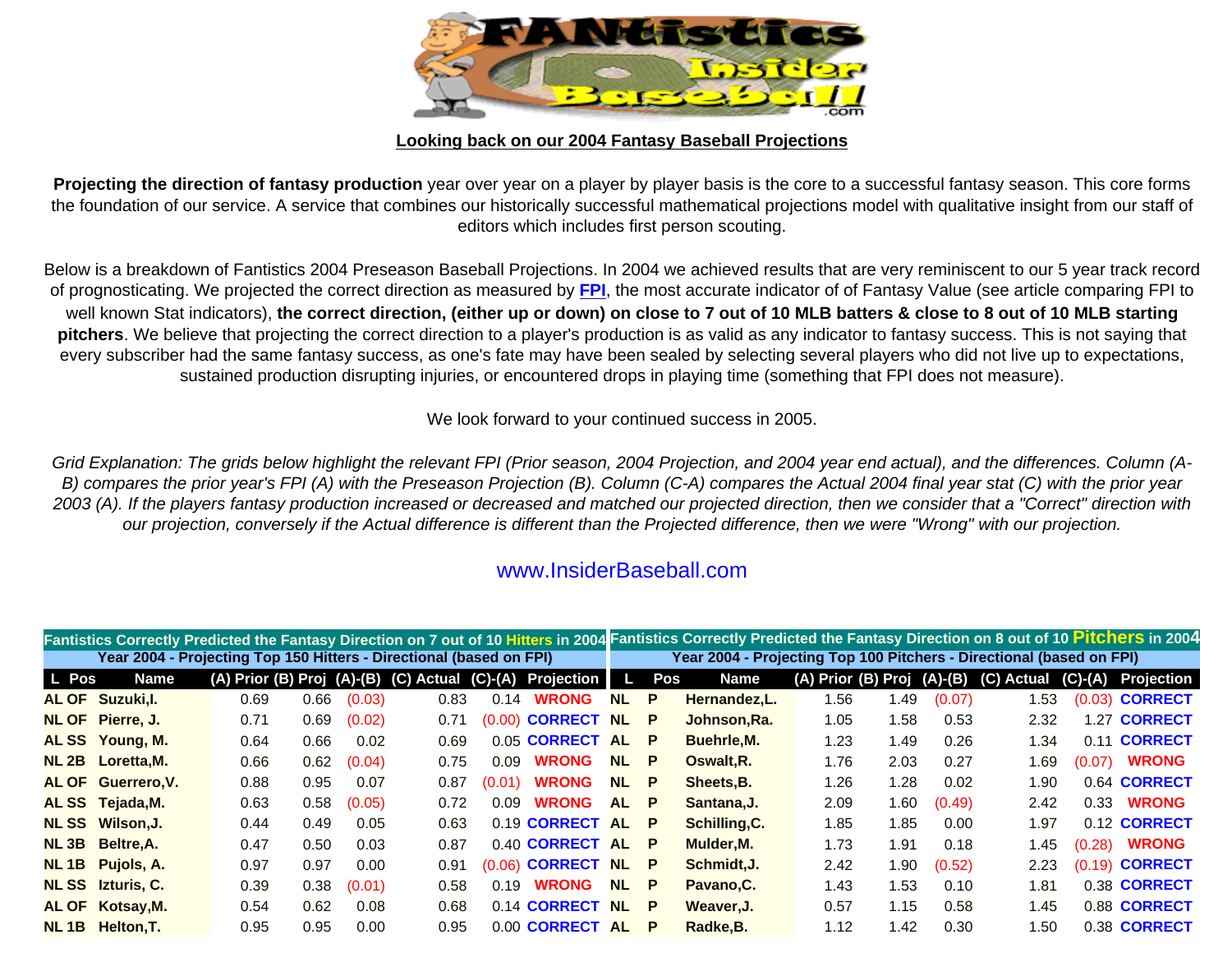|                   | <b>NL SS</b> Rollins, J.      | 0.54         | 0.62         | 0.08            | 0.68         |        | 0.14 CORRECT AL                          |           | P            | Garland, J.               | 1.21         | 1.07         | (0.14)       | 1.12         |        | (0.09) <b>CORRECT</b>        |
|-------------------|-------------------------------|--------------|--------------|-----------------|--------------|--------|------------------------------------------|-----------|--------------|---------------------------|--------------|--------------|--------------|--------------|--------|------------------------------|
|                   | AL OF Damon, J.               | 0.64         | 0.65         | 0.01            | 0.73         |        | 0.09 CORRECT AL                          |           | P            | Maroth, M.                | 0.54         | 0.86         | 0.32         | 1.04         |        | 0.50 CORRECT                 |
| <b>ALSS</b>       | Jeter, D.                     | 0.70         | 0.77         | 0.07            | 0.68         | (0.02) | <b>WRONG</b>                             | <b>AL</b> | P            | <b>Martinez, P.</b>       | 2.33         | 2.20         | (0.13)       | 1.73         |        | (0.60) <b>CORRECT</b>        |
| AL <sub>3B</sub>  | Mora, M.                      | 0.77         | 0.66         | (0.11)          | 0.85         | 0.08   | <b>WRONG</b>                             | <b>AL</b> | P            | Ponson, S.                | 1.62         | 1.57         | (0.05)       | 0.73         |        | (0.89) <b>CORRECT</b>        |
| <b>NL1B</b>       | Casey, S.                     | 0.59         | 0.60         | 0.01            | 0.75         |        | 0.16 CORRECT AL                          |           | P            | Westbrook, J.             | 1.17         | 1.28         | 0.11         | 1.62         |        | 0.45 CORRECT                 |
| <b>AL OF</b>      | Crawford, C.                  | 0.62         | 0.67         | 0.05            | 0.75         |        | 0.13 CORRECT NL                          |           | P            | Clemens, R.               | 1.65         | 1.43         | (0.22)       | 2.15         | 0.50   | <b>WRONG</b>                 |
| <b>ALC</b>        | Lopez, J.                     | 0.89         | 0.67         | (0.22)          | 0.70         |        | (0.19) CORRECT AL                        |           | P            | Zito, B.                  | 1.89         | 2.04         | 0.15         | 1.19         | (0.70) | <b>WRONG</b>                 |
| <b>NLC</b>        | Kendall, J.                   | 0.65         | 0.64         | (0.01)          | 0.64         |        | (0.01) CORRECT NL                        |           | . P          | Maddux, G.                | 1.51         | 1.50         | (0.01)       | 1.36         |        | (0.15) <b>CORRECT</b>        |
| AL OF Lee, C.     |                               | 0.68         | 0.69         | 0.01            | 0.73         | 0.05   | <b>WRONG</b>                             | <b>NL</b> | P            | Glavine, T.               | 0.92         | 1.20         | 0.28         | 1.44         |        | 0.52 CORRECT                 |
|                   | AL OF Winn, R.                | 0.64         | 0.72         | 0.08            | 0.63         | (0.01) | <b>WRONG</b>                             | <b>AL</b> | P            | Rogers, K.                | 1.07         | 0.92         | (0.15)       | 1.05         |        | (0.02) <b>CORRECT</b>        |
| <b>NL OF</b>      | Biggio, C.                    | 0.55         | 0.53         | (0.02)          | 0.61         | 0.06   | <b>WRONG</b>                             | NL        | P            | Lidle, C.                 | 0.97         | 1.29         | 0.32         | 1.18         |        | 0.21 CORRECT                 |
|                   | AL DH Huff, A.                | 0.74         | 0.57         | (0.17)          | 0.68         |        | (0.06) <b>CORRECT</b>                    | <b>AL</b> | P            | Garcia, F.                | 1.22         | 1.47         | 0.25         | 1.62         |        | 0.40 CORRECT                 |
|                   | NL OF Cabrera, M.             | 0.57         | 0.62         | 0.05            | 0.70         |        | 0.13 CORRECT NL                          |           | P            | Zambrano, C.              | 1.77         | 1.86         | 0.09         | 1.95         |        | 0.18 CORRECT                 |
| <b>NL OF</b>      | Alou,M.                       | 0.63         | 0.71         | 0.08            | 0.74         |        | 0.11 CORRECT AL                          |           | P            | Colon, B.                 | 1.57         | 1.71         | 0.14         | 1.12         | (0.45) | <b>WRONG</b>                 |
| <b>ALC</b>        | Rodriguez, I.                 | 0.68         | 0.68         | 0.00            | 0.76         |        | 0.08 CORRECT AL                          |           | P            | Escobar, K.               | 1.40         | 1.47         | 0.07         | 1.51         | 0.11   | <b>CORRECT</b>               |
| <b>AL OF</b>      | Ramirez, M.                   | 0.86         | 0.93         | 0.07            | 0.83         |        | (0.03) <b>WRONG</b>                      | <b>NL</b> | P            | Webb, B.                  | 2.01         | 1.78         | (0.23)       | 1.22         |        | (0.79) <b>CORRECT</b>        |
| <b>AL DH</b>      | Ortiz, D.                     | 0.76         | 0.79         | 0.03            | 0.80         |        | 0.04 CORRECT                             | <b>AL</b> | P            | Drese, R.                 | 0.01         | #N/A         | #N/A         | 1.25         | 1.24   |                              |
| NL3B              | Lowell, M.                    | 0.69         | 0.65         | (0.04)          | 0.67         |        | (0.02) CORRECT NL                        |           | P            | Davis, D.                 | 0.75         | 1.09         | 0.34         | 1.60         |        | 0.85 CORRECT                 |
| AL <sub>2B</sub>  | Roberts, B.                   | 0.58         | 0.54         | (0.04)          | 0.59         |        | 0.01 <b>WRONG</b>                        | <b>NL</b> | P            | Ortiz, R.                 | 1.89         | 1.77         | (0.12)       | 1.30         |        | (0.59) <b>CORRECT</b>        |
| NL3B              | Ramirez, Ar.                  | 0.58         | 0.62         | 0.04            | 0.78         |        | 0.20 CORRECT NL                          |           | P            | Lawrence, B.              | 1.33         | 1.33         | 0.00         | 1.08         | (0.25) | <b>WRONG</b>                 |
| NL3B              | Hillenbrand, S.               | 0.57         | 0.66         | 0.09            | 0.63         |        | 0.06 CORRECT AL                          |           | P            | Silva, C.                 | 1.48         | 1.48         | 0.00         | 0.94         | (0.54) | <b>WRONG</b>                 |
| <b>NL1B</b>       | Overbay, L.                   | 0.59         | 0.63         | 0.04            | 0.70         |        | 0.11 CORRECT NL                          |           | P            | Trachsel, S.              | 1.40         | 1.53         | 0.13         | 1.20         | (0.20) | <b>WRONG</b>                 |
| <b>AL OF</b>      | Matsui, H.                    | 0.60         | 0.58         | (0.02)          | 0.74         | 0.14   | <b>WRONG</b>                             | <b>NL</b> | P            | Estes, S.                 | 0.51         | 1.22         | 0.71         | 0.88         | 0.37   | <b>CORRECT</b>               |
|                   | NL OF Giles, B.               | 0.78         | 0.84         | 0.06            | 0.69         | (0.09) | <b>WRONG</b>                             | <b>NL</b> | P            | Morris, M.                | 1.60         | 1.71         | 0.11         | 1.24         | (0.36) | <b>WRONG</b>                 |
| <b>NL OF</b>      | Abreu, B.                     | 0.77         | 0.81         | 0.04            | 0.91         |        | 0.14 CORRECT AL                          |           | P            | Moyer, J.                 | 1.81         | 1.54         | (0.27)       | 0.76         | (1.05) | <b>CORRECT</b>               |
| AL <sub>3B</sub>  | Rodriguez, A.                 | 0.84         | 0.89         | 0.05            | 0.77         |        | $(0.07)$ WRONG                           | <b>NL</b> | P            | Marquis, J.               | 1.51         | 1.39         | (0.12)       | 1.21         |        | (0.30) <b>CORRECT</b>        |
| <b>NL OF</b>      | Berkman, L.                   | 0.75         | 0.83         | 0.08            | 0.87         |        | 0.12 CORRECT NL                          |           | P            | Jennings, J.              | 0.74         | 1.17         | 0.43         | 0.58         | (0.16) | <b>WRONG</b>                 |
| AL <sub>3</sub> B | <b>Blalock, H.</b>            | 0.69         | 0.68         | (0.01)          | 0.66         |        | (0.03) CORRECT NL                        |           | P            | Milton, E.                | 2.06         | 1.50         | (0.56)       | 1.17         |        | (0.89) <b>CORRECT</b>        |
| <b>AL OF</b>      | Figgins, C.                   | 0.61         | 0.62         | 0.01            | 0.68         |        | 0.07 CORRECT NL                          |           | P            | Benson, K.                | 0.62         | 1.32         | 0.70         | 1.45         |        | 0.83 CORRECT                 |
| <b>NL OF</b>      | Finley, S.                    | 0.70         | 0.68         | (0.02)          | 0.63         |        | (0.07) CORRECT AL                        |           | P            | Franklin, R.              | 1.36         | 1.50         | 0.14         | 0.73         | (0.63) | <b>WRONG</b>                 |
| NL2B              | Womack, T.                    | 0.35         | 0.48         | 0.13            | 0.64         |        | 0.29 CORRECT NL                          |           | P            | Eaton, A.                 | 1.39         | 1.72         | 0.33         | 1.21         | (0.18) | <b>WRONG</b>                 |
| AL <sub>2B</sub>  | Soriano, A.<br>AL OF Ford, L. | 0.74<br>0.86 | 0.76<br>0.58 | 0.02<br>(0.28)  | 0.64<br>0.70 |        | (0.10) <b>WRONG</b><br>(0.16) CORRECT AL | <b>AL</b> | P<br>P       | Batista, M.<br>Lackey, J. | 1.48<br>0.90 | 1.57<br>1.21 | 0.09<br>0.31 | 1.16<br>1.17 | (0.32) | <b>WRONG</b><br>0.27 CORRECT |
|                   | AL 2B Belliard, R.            | 0.59         |              | $0.54$ $(0.05)$ | 0.59         |        | $(0.00)$ CORRECT NL                      |           | $\mathsf{P}$ | Thomson, J.               | 1.19         | 1.42         | 0.23         | 1.38         |        | 0.19 CORRECT                 |
|                   | <b>NL SS</b> Renteria, E.     | 0.82         | 0.76         | (0.06)          | 0.58         |        | $(0.24)$ CORRECT AL P                    |           |              | Vazquez, J.               | 1.76         | 1.93         | 0.17         | 1.30         |        | $(0.46)$ WRONG               |
|                   | NL 1B Lee, D.                 | 0.74         | 0.69         | (0.05)          | 0.68         |        | $(0.06)$ CORRECT AL P                    |           |              | Lilly, T.                 | 1.29         | 1.48         | 0.19         | 1.52         |        | 0.23 CORRECT                 |
|                   | <b>NL OF Patterson, C.</b>    | 0.72         | 0.67         | (0.05)          | 0.63         |        | $(0.09)$ CORRECT NL P                    |           |              | Willis, D.                | 1.74         | 1.68         | (0.06)       | 1.21         |        | $(0.53)$ CORRECT             |
|                   | AL OF Sheffield, G.           | 0.91         | 0.79         | (0.12)          | 0.74         |        | $(0.17)$ CORRECT AL P                    |           |              | Johnson, Ja.              | 0.88         | 1.16         | 0.28         | 0.93         |        | 0.05 CORRECT                 |
|                   | AL OF Guillen, J.             | 0.73         | 0.68         | (0.05)          | 0.65         |        | (0.08) CORRECT AL P                      |           |              | Robertson, N.             | 0.44         | 1.24         | 0.80         | 1.09         |        | 0.65 CORRECT                 |
|                   | ALSS Guillen, C.              | 0.58         | 0.58         | 0.00            | 0.79         |        | 0.21 CORRECT NL P                        |           |              | Perez, Od.                | 1.22         | 1.43         | 0.21         | 1.60         |        | 0.38 CORRECT                 |
|                   | ALSS Vizquel, O.              | 0.49         | 0.52         | 0.03            | 0.62         |        | 0.13 CORRECT NL P                        |           |              | Perez, OI.                | 0.68         | 1.31         | 0.63         | 1.93         |        | 1.25 CORRECT                 |
|                   | <b>AL OF Lawton, M.</b>       | 0.58         | 0.63         | 0.05            | 0.65         |        | 0.07 CORRECT NL P                        |           |              | Wells, D.                 | 1.34         | 1.41         | 0.07         | 1.51         |        | 0.17 CORRECT                 |
|                   | NL 2B Castillo, L.            | 0.65         | 0.64         | (0.01)          | 0.61         |        | (0.04) CORRECT AL P                      |           |              | Lohse, K.                 | 1.28         | 1.25         | (0.03)       | 0.53         |        | (0.75) <b>CORRECT</b>        |
|                   | AL DH Durazo, E.              | 0.61         | 0.68         | 0.07            | 0.75         |        | 0.14 CORRECT NL P                        |           |              | Tomko, B.                 | 0.65         | 0.98         | 0.33         | 1.42         |        | 0.77 CORRECT                 |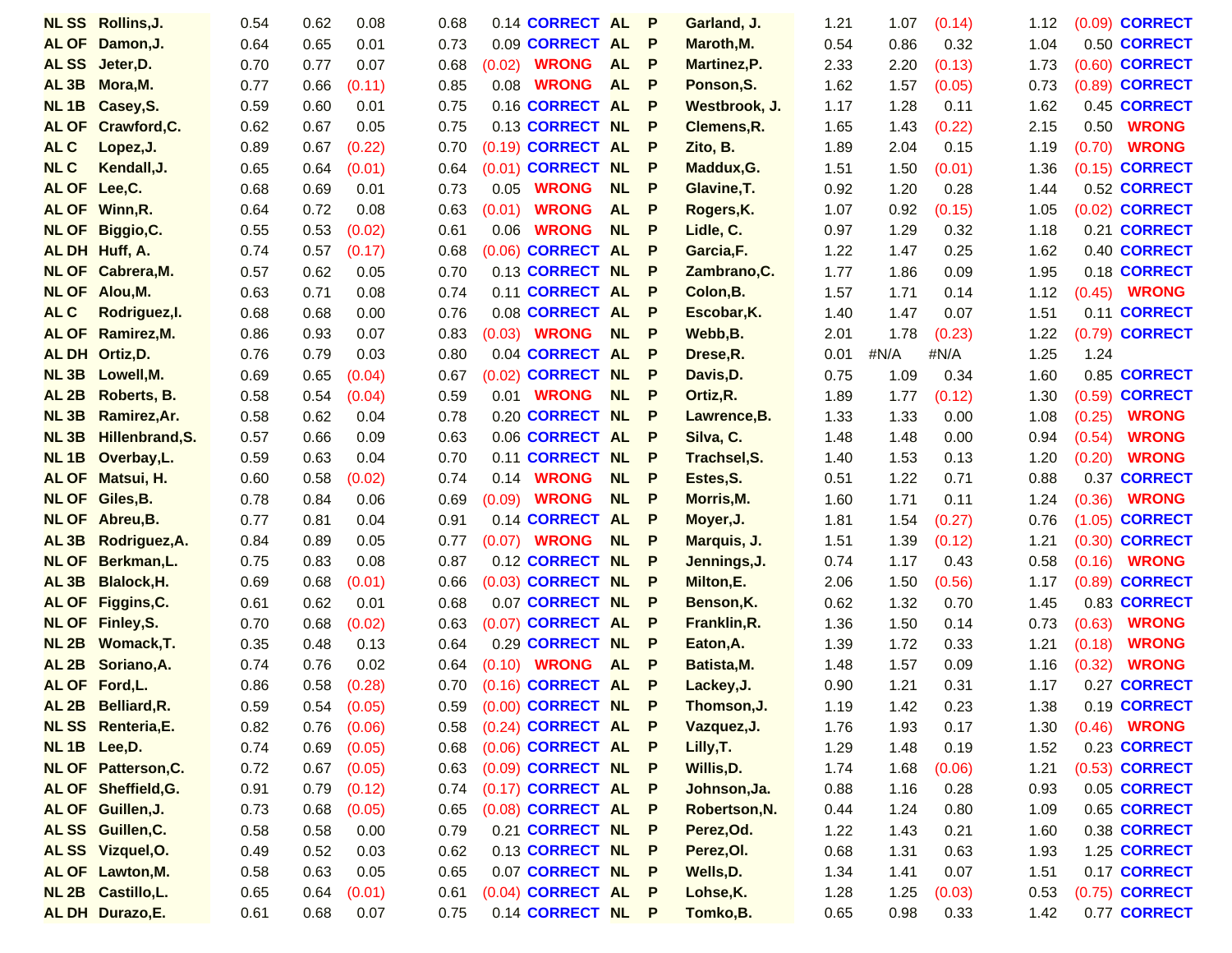|                  | ALSS Cabrera, O.             | 0.69         | 0.68         | (0.01)         | 0.52         |        | (0.17) CORRECT AL                  |           | P      | Redman, M.                 | 1.75         | 1.43         | (0.32)         | 0.84         |           | (0.91) <b>CORRECT</b>                 |
|------------------|------------------------------|--------------|--------------|----------------|--------------|--------|------------------------------------|-----------|--------|----------------------------|--------------|--------------|----------------|--------------|-----------|---------------------------------------|
| <b>NL OF</b>     | Jenkins, G.                  | 0.72         | 0.75         | 0.03           | 0.58         | (0.14) | <b>WRONG</b>                       | NL        | P      | Rueter, K.                 | 1.11         | 1.41         | 0.30           | 0.82         | (0.29)    | <b>WRONG</b>                          |
|                  | <b>AL DH</b> Byrnes, E.      | 0.62         | 0.60         | (0.02)         | 0.66         | 0.04   | <b>WRONG</b>                       | <b>AL</b> | P      | Harden, R.                 | 1.39         | 1.78         | 0.39           | 1.63         |           | 0.24 CORRECT                          |
| <b>NLSS</b>      | <b>Clayton, R.</b>           | 0.42         | 0.58         | 0.16           | 0.56         |        | 0.14 <b>CORRECT</b>                | <b>NL</b> | P      | Williams, W.               | 1.61         | 1.45         | (0.16)         | 1.38         |           | (0.23) <b>CORRECT</b>                 |
| <b>NL OF</b>     | Beltran, C.                  | 0.87         | 0.90         | 0.03           | 0.82         | (0.05) | <b>WRONG</b>                       | <b>AL</b> | P      | Hudson, T.                 | 2.12         | 2.10         | (0.02)         | 1.66         | (0.46)    | <b>CORRECT</b>                        |
| <b>ALSS</b>      | Lugo, J.                     | 0.57         | 0.62         | 0.05           | 0.59         |        | 0.02 CORRECT AL                    |           | P      | Wakefield, T.              | 1.51         | 1.68         | 0.17           | 1.12         | (0.39)    | <b>WRONG</b>                          |
| AL <sub>3B</sub> | Blake, C.                    | 0.50         | 0.53         | 0.03           | 0.63         |        | 0.13 CORRECT AL                    |           | P      | Sabathia, C.               | 1.54         | 1.73         | 0.19           | 1.47         | (0.07)    | <b>WRONG</b>                          |
| NL3B             | Castilla, V.                 | 0.56         | 0.49         | (0.07)         | 0.65         |        | 0.09 <b>WRONG</b>                  | <b>NL</b> | P      | Suppan, J.                 | 1.28         | 1.18         | (0.10)         | 1.31         | 0.03      | <b>WRONG</b>                          |
| NL1B             | Nevin, P.                    | 0.64         | 0.86         | 0.22           | 0.67         |        | 0.03 CORRECT NL                    |           | P      | Wright, Jar.               | 0.34         | 1.18         | 0.84           | 1.81         |           | 1.47 CORRECT                          |
|                  | NL OF Drew, J.               | 0.70         | 0.77         | 0.07           | 0.86         |        | 0.16 CORRECT AL                    |           | P      | May, D.                    | 1.49         | 1.32         | (0.17)         | 0.28         |           | (1.21) <b>CORRECT</b>                 |
| <b>ALSS</b>      | Guzman, C.                   | 0.51         | 0.61         | 0.10           | 0.51         |        | (0.00) CORRECT AL                  |           | P      | Bonderman, J.              | 0.50         | 0.92         | 0.42           | 1.40         |           | 0.90 CORRECT                          |
| <b>NL OF</b>     | Grissom, M.                  | 0.63         | 0.55         | (0.08)         | 0.58         |        | $(0.05)$ CORRECT                   | <b>NL</b> | P      | Wilson, Pa.                | 0.88         | 1.10         | 0.22           | 1.20         |           | 0.32 CORRECT                          |
| <b>NL OF</b>     | Green, S.                    | 0.63         | 0.71         | 0.08           | 0.61         | (0.02) | <b>WRONG</b>                       | <b>AL</b> | P      | Hendrickson, M.            | 0.52         | 0.80         | 0.28           | 0.95         |           | 0.43 CORRECT                          |
| NL3B             | Rolen, S.                    | 0.75         | 0.77         | 0.02           | 0.83         |        | 0.08 CORRECT AL                    |           | P      | Loaiza,E.                  | 2.02         | 1.68         | (0.34)         | 0.68         |           | (1.34) <b>CORRECT</b>                 |
| <b>NLSS</b>      | Furcal, R.                   | 0.67         | 0.65         | (0.02)         | 0.65         |        | (0.02) CORRECT AL                  |           | P      | Lowe, D.                   | 1.39         | 1.52         | 0.13           | 0.83         | (0.56)    | <b>WRONG</b>                          |
| NL2B             | Kent, J.                     | 0.69         | 0.65         | (0.04)         | 0.70         | 0.01   | <b>WRONG</b>                       | <b>NL</b> | P      | Carpenter, C.              | #N/A         | 1.06         | #N/A           | 1.74         | #N/A      |                                       |
| AL <sub>1B</sub> | Hatteberg, S.                | 0.51         | 0.46         | (0.05)         | 0.60         | 0.09   | <b>WRONG</b>                       | <b>NL</b> | P      | Clement, M.                | 1.72         | 1.83         | 0.11           | 1.49         | (0.23)    | <b>WRONG</b>                          |
| AL <sub>1B</sub> | Konerko, P.                  | 0.47         | 0.64         | 0.17           | 0.69         |        | 0.22 CORRECT AL                    |           | P      | Lee,C.                     | 1.76         | 1.48         | (0.28)         | 1.02         |           | $(0.74)$ CORRECT                      |
| NL <sub>3B</sub> | <b>Burroughs, S.</b>         | 0.58         | 0.63         | 0.05           | 0.53         | (0.05) | <b>WRONG</b>                       | <b>AL</b> | P      | Arroyo, B.                 | 3.11         | 1.54         | (1.57)         | 1.58         |           | (1.53) <b>CORRECT</b>                 |
| <b>NL OF</b>     | Podsednik, S.                | 0.78         | 0.71         | (0.07)         | 0.63         |        | (0.15) CORRECT NL                  |           | P      | Fogg, J.                   | 0.85         | 1.10         | 0.25           | 1.15         |           | 0.30 CORRECT                          |
| <b>ALSS</b>      | Eckstein, D.                 | 0.47         | 0.55         | 0.08           | 0.50         |        | 0.03 CORRECT AL                    |           | P      | Lieber, J.                 | #N/A         | 1.45         | #N/A           | 1.10         | #N/A      |                                       |
| <b>NL 3B</b>     | Bell, D.                     | 0.33         | 0.48         | 0.15           | 0.63         |        | 0.30 CORRECT NL                    |           | P      | Myers, B.                  | 1.22         | 1.55         | 0.33           | 0.84         | (0.38)    | <b>WRONG</b>                          |
| <b>NL OF</b>     | Bautista, D.                 | 0.53         | 0.68         | 0.15           | 0.55         |        | 0.02 CORRECT NL                    |           | P      | Leiter, A.                 | 1.40         | 1.60         | 0.20           | 1.71         |           | 0.31 CORRECT                          |
| <b>NL OF</b>     | Burnitz, J.                  | 0.55         | 0.66         | 0.11           | 0.72         |        | 0.17 CORRECT NL                    |           | P      | Hampton, M.                | 1.52         | 1.67         | 0.15           | 1.06         | (0.46)    | <b>WRONG</b>                          |
| <b>NLC</b>       | LoDuca, P.                   | 0.50         | 0.62         | 0.12           | 0.56         |        | 0.06 CORRECT NL                    |           | P      | Ishii, K.                  | 1.33         | 1.31         | (0.02)         | 1.40         | 0.07      | <b>WRONG</b>                          |
| <b>NL OF</b>     | Redman, T.                   | 0.74         | 0.67         | (0.07)         | 0.53         |        | (0.21) CORRECT AL                  |           | P      | Lopez, R.                  | 0.46         | 1.28         | 0.82           | 1.52         |           | 1.06 CORRECT                          |
| AL <sub>1B</sub> | Teixeira, M.                 | 0.58         | 0.68         | 0.10           | 0.73         |        | 0.15 CORRECT AL                    |           | P      | Contreras, J.              | 2.32         | 1.72         | (0.60)         | 1.09         |           | (1.23) <b>CORRECT</b>                 |
| NL2B             | Miles, A.                    | #N/A         |              | $0.56$ #N/A    | 0.54         | #N/A   |                                    | <b>NL</b> | P      | Lima, J.                   | 1.33         | 1.16         | (0.17)         | 1.26         |           | (0.07) CORRECT                        |
| NL1B             | Bagwell, J.                  | 0.72         | 0.76         | 0.04           | 0.65         | (0.07) | <b>WRONG</b>                       | <b>NL</b> | P      | Valdez, I.                 | 0.43         | 0.74         | 0.31           | 0.76         |           | 0.33 CORRECT                          |
| NL2B             | Jimenez, D.                  | 0.59         | 0.61         | 0.02           | 0.60         |        | 0.01 CORRECT                       | <b>NL</b> | P      | Peavy, J.                  | 1.36         | 1.62         | 0.26           | 1.91         |           | 0.55 CORRECT                          |
| AL <sub>1B</sub> | Millar, K.                   | 0.63         | 0.61         | (0.02)         | 0.66         | 0.03   | <b>WRONG</b>                       | <b>AL</b> | P      | Anderson, B.               | 1.24         | 1.09         | (0.15)         | 0.22         |           | (1.02) <b>CORRECT</b>                 |
| <b>AL OF</b>     | Rowand, A.<br>NL OF Dunn, A. | 0.57<br>0.61 | 0.67<br>0.64 | 0.10<br>0.03   | 0.77<br>0.76 |        | 0.20 CORRECT AL<br>0.15 CORRECT NL |           | P<br>P | Mussina, M.<br>Kennedy, J. | 1.91<br>0.47 | 1.83<br>1.28 | (0.08)<br>0.81 | 1.21<br>1.30 |           | (0.70) <b>CORRECT</b><br>0.83 CORRECT |
|                  | <b>NL OF Edmonds, J.</b>     | 0.79         |              |                | 0.89         |        | 0.10 <b>WRONG NL</b>               |           | P      | Harang, A.                 | 0.88         | 1.16         | 0.28           | 0.96         |           | 0.08 CORRECT                          |
|                  | NL 3B Alfonzo, E.            | 0.53         | 0.74<br>0.59 | (0.05)<br>0.06 | 0.57         |        | 0.04 CORRECT AL P                  |           |        | Elarton, S.                | $-0.17$      | 0.86         | 1.03           | 0.75         |           | 0.92 CORRECT                          |
|                  | NL 2B Polanco, P.            | 0.65         | 0.62         | (0.03)         | 0.61         |        | $(0.04)$ CORRECT NL P              |           |        | Acevedo, J.                | 2.63         | 0.97         | (1.66)         | 0.55         |           | (2.08) <b>CORRECT</b>                 |
|                  | AL DH Hafner, T.             | 0.57         | 0.62         | 0.05           | 0.81         |        | 0.24 CORRECT NL P                  |           |        | Beckett, J.                | 1.62         | 1.87         | 0.25           | 1.66         |           | 0.04 CORRECT                          |
|                  | AL 2B Boone, B.              | 0.75         | 0.69         | (0.06)         | 0.54         |        | (0.21) CORRECT NL P                |           |        | Santos, V.                 | 0.32         | #N/A         | #N/A           | 1.03         | 0.71      |                                       |
|                  | NL OF Jones, A.              | 0.65         | 0.63         | (0.02)         | 0.63         |        | $(0.02)$ CORRECT AL P              |           |        | Washburn, J.               | 1.20         | 1.56         | 0.36           | 1.23         |           | 0.03 CORRECT                          |
|                  | <b>NL OF Wilson, Ca.</b>     | 0.65         | 0.67         | 0.02           | 0.61         |        | $(0.04)$ WRONG AL P                |           |        | Gobble, J.                 | 1.05         | 1.32         | 0.27           | 1.09         |           | 0.04 CORRECT                          |
|                  | <b>NL SS</b> Cintron, A.     | 0.68         | 0.68         | 0.00           | 0.45         | (0.23) | <b>WRONG</b>                       | AL P      |        | Cabrera, D.                | #N/A         | #N/A         | #N/A           |              | 1.27 #N/A |                                       |
|                  | AL OF Williams, B.           | 0.60         | 0.70         | 0.10           | 0.59         |        | $(0.01)$ WRONG AL P                |           |        | Greinke, Z.                | #N/A         | #N/A         | #N/A           |              | 1.26 #N/A |                                       |
| AL C             | Martinez, V.                 | 0.50         | 0.54         | 0.04           | 0.65         |        | 0.15 CORRECT NL P                  |           |        | Penny, B.                  | 1.47         | 1.64         | 0.17           | 1.64         |           | 0.17 CORRECT                          |
|                  | <b>NL OF Conine, J.</b>      | 0.62         | 0.61         | (0.01)         | 0.59         |        | (0.03) <b>CORRECT</b>              |           |        |                            |              |              |                |              |           |                                       |
|                  |                              |              |              |                |              |        |                                    |           |        |                            |              |              |                |              |           |                                       |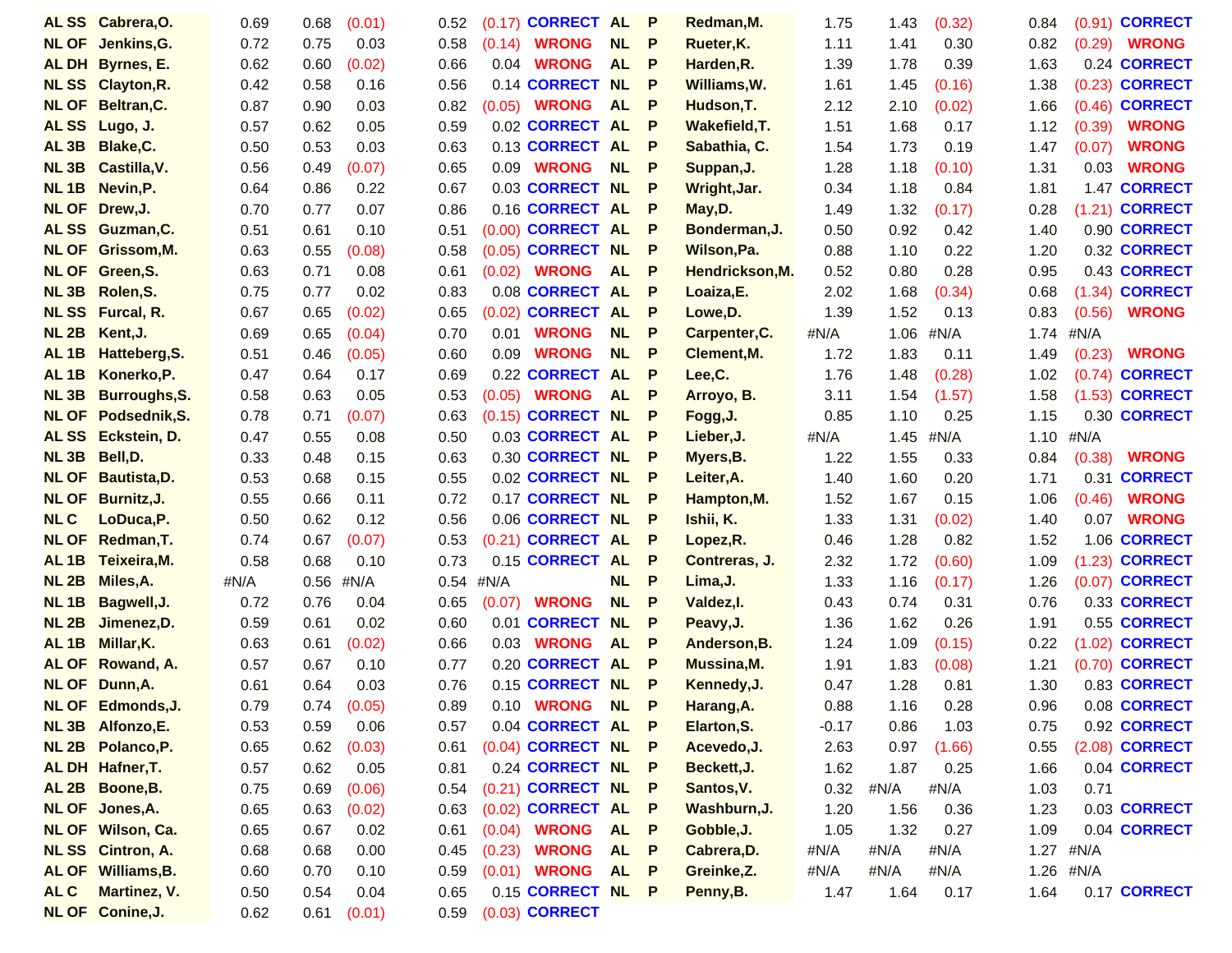| <b>NL3B</b>                      | Batista, T.                  | 0.42         | 0.48         | 0.06             | 0.52         | 0.10 CORRECT                          |  |
|----------------------------------|------------------------------|--------------|--------------|------------------|--------------|---------------------------------------|--|
| AL <sub>1B</sub>                 | Erstad, D.                   | 0.47         | 0.54         | 0.07             | 0.62         | 0.15 CORRECT                          |  |
| <b>AL OF</b>                     | Ibanez, R.                   | 0.63         | 0.66         | 0.03             | 0.64         | 0.01 CORRECT                          |  |
| <b>AL OF</b>                     | Wells, V.                    | 0.74         | 0.72         | (0.02)           | 0.63         | (0.11) <b>CORRECT</b>                 |  |
| <b>NL OF</b>                     | Wilkerson, B.                | 0.68         | 0.71         | 0.03             | 0.69         | 0.01 CORRECT                          |  |
| <b>AL OF</b>                     | Crisp, C.                    | 0.49         | 0.48         | (0.01)           | 0.66         | 0.17 WRONG                            |  |
| <b>NLC</b>                       | Estrada, J.                  | 0.42         | 0.52         | 0.10             | 0.65         | 0.23 CORRECT                          |  |
| <b>AL OF</b>                     | Baldelli, R.                 | 0.60         | 0.61         | 0.01             | 0.61         | 0.01 CORRECT                          |  |
| <b>AL OF</b>                     | Johnson, R.                  | 0.58         | 0.56         | (0.02)           | 0.49         | (0.09) CORRECT                        |  |
| AL <sub>1B</sub>                 | Palmeiro, R.                 | 0.66         | 0.63         | (0.03)           | 0.60         | (0.06) <b>CORRECT</b>                 |  |
| <b>ALSS</b>                      | Uribe, J.                    | 0.52         | 0.52         | 0.00             | 0.64         | 0.12 CORRECT                          |  |
| <b>AL OF</b>                     | Dye, J.                      | 0.25         | 0.67         | 0.42             | 0.59         | 0.34 CORRECT                          |  |
| <b>AL OF</b>                     | Hunter, T.                   | 0.54         | 0.52         | (0.02)           | 0.65         | 0.11<br><b>WRONG</b>                  |  |
| <b>AL OF</b>                     | Jones, J.                    | 0.65         | 0.68         | 0.03             | 0.53         | <b>WRONG</b><br>(0.12)                |  |
| AL <sub>3B</sub>                 | Hinske,E.                    | 0.59         | 0.71         | 0.12             | 0.49         | (0.10)<br><b>WRONG</b>                |  |
| <b>NL OF</b>                     | Freel, R.                    | 0.66         | 0.66         | 0.00             | 0.66         | 0.00 CORRECT                          |  |
| <b>NL1B</b>                      | Thome, J.                    | 0.75         | 0.77         | 0.02             | 0.77         | 0.02 CORRECT                          |  |
| AL <sub>3B</sub>                 | Randa, J.                    | 0.61         | 0.59         | (0.02)           | 0.56         | (0.05) CORRECT                        |  |
| <b>NL1B</b>                      | Feliz, P.                    | 0.56         | 0.59         | 0.03             | 0.60         | 0.04 CORRECT                          |  |
| <b>NL OF</b>                     | Chavez,E.                    | 0.48         | 0.46         | (0.02)           | 0.59         | <b>WRONG</b><br>0.11                  |  |
| AL <sub>3B</sub>                 | Bellhorn, M.                 | 0.46         | 0.48         | 0.02             | 0.64         | 0.18 CORRECT                          |  |
| <b>NL OF</b>                     | Bradley, M.                  | 0.83         | 0.76         | (0.07)           | 0.62         | (0.21) <b>CORRECT</b>                 |  |
| AL C                             | Varitek, J.                  | 0.66         | 0.62         | (0.04)           | 0.72         | <b>WRONG</b><br>0.06                  |  |
|                                  |                              |              |              |                  |              |                                       |  |
| <b>NL3B</b>                      | Tracy, C.                    | #N/A         | #N/A         | #N/A             | 0.57         | #N/A                                  |  |
| <b>NL OF</b>                     | Bonds, B.                    | 1.11         | 1.06         | (0.05)           | 1.23         | <b>WRONG</b><br>0.12                  |  |
| <b>AL OF</b>                     | Bigbie, L.                   | 0.69         | 0.69         | 0.00             | 0.60         | <b>WRONG</b><br>(0.09)                |  |
| <b>ALSS</b>                      | Berroa, A.                   | 0.64         | 0.64         | 0.00             | 0.49         | (0.15)<br><b>WRONG</b>                |  |
| <b>AL OF</b>                     | Anderson, G.                 | 0.72         | 0.55         | (0.17)           | 0.61         | $(0.11)$ CORRECT                      |  |
| <b>NL 2B</b>                     | Durham,R.                    | 0.63         | 0.60         | (0.03)           | 0.68         | <b>WRONG</b><br>0.05                  |  |
| <b>ALSS</b>                      | Infante, O.                  | 0.34         | 0.38         | 0.04             | 0.59         | 0.25 CORRECT                          |  |
| <b>AL OF</b>                     | Cruz, J.                     | 0.59         | 0.64         | 0.05             | 0.58         | <b>WRONG</b><br>(0.01)                |  |
| AL <sub>2B</sub>                 | Hudson, O.                   | 0.52         | 0.48         | (0.04)           | 0.59         | <b>WRONG</b><br>0.07                  |  |
|                                  |                              |              |              |                  |              |                                       |  |
|                                  | NL SS Greene, K.             | 0.38         | 0.51         | 0.13             | 0.60         | 0.22 CORRECT                          |  |
| <b>NLC</b>                       | Barrett, M.                  | 0.41         | 0.61         | 0.20             | 0.62         | 0.21 CORRECT                          |  |
| AL <sub>3B</sub>                 | Chavez,E.                    | 0.69         | 0.73         | 0.04             | 0.73         | 0.04 CORRECT                          |  |
| <b>AL OF</b>                     | Monroe, C.                   | 0.51         | 0.57         | 0.06             | 0.63         | 0.12 CORRECT                          |  |
| <b>ALDH</b>                      | Harvey, K.                   | 0.50         | 0.66         | 0.16             | 0.56         | 0.06 CORRECT                          |  |
| <b>NLSS</b>                      | Gonzalez, Al.                | 0.51         | 0.59         | 0.08             | 0.44         | <b>WRONG</b><br>(0.07)                |  |
| AL <sub>2B</sub>                 | Kennedy, A.                  | 0.61         | 0.63         | 0.02             | 0.59         | (0.02)<br><b>WRONG</b>                |  |
| <b>ALSS</b>                      | Crosby, B.                   | #N/A         | 0.63         | #N/A             | 0.53         | #N/A                                  |  |
| <b>NLC</b>                       | Lieberthal, M.               | 0.64         | 0.62         | (0.02)           | 0.56         | (0.08) CORRECT                        |  |
| NL <sub>3B</sub><br><b>AL DH</b> | Wigginton, T.<br>Martinez,E. | 0.52<br>0.72 | 0.50<br>0.67 | (0.02)<br>(0.05) | 0.57<br>0.53 | 0.05 <b>WRONG</b><br>$(0.19)$ CORRECT |  |

**Total Accuracy 75%**